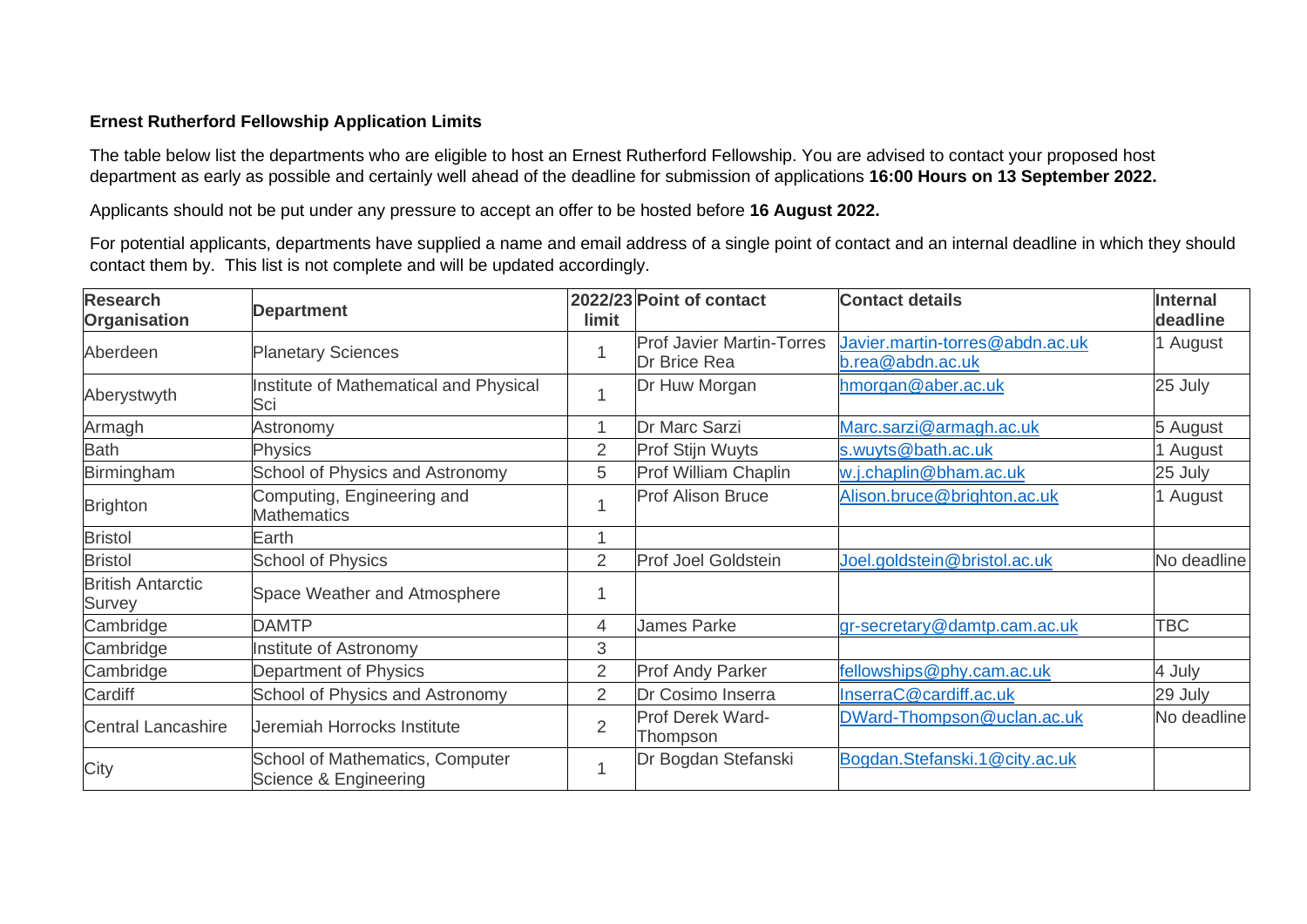| Derby                | College of Science & Engineering                     | 1              |                                                                                                                              |                                                               |             |
|----------------------|------------------------------------------------------|----------------|------------------------------------------------------------------------------------------------------------------------------|---------------------------------------------------------------|-------------|
| <b>Dundee</b>        | Department of Mathematics                            | 1              |                                                                                                                              |                                                               |             |
| Durham               | Department of Mathematical Science                   | 3              | <b>Prof Simon Ross</b>                                                                                                       | s.f.ross@durham.ac.uk                                         | 22 July     |
| Durham               | Department of Physics                                | 6              | Prof Michael Spannowsky<br>(Particle Physics - 2)<br><b>Prof David Alexander</b><br>(Astronomy and<br>Instrumentation $-4$ ) | Michael.spannowsky@durham.ac.uk<br>D.M.Alexander@durham.ac.uk | 22 July     |
| Edinburgh            | <b>School of Mathematics</b>                         | $\mathbf{1}$   | Prof José Figueroa-<br>O'Farrill                                                                                             | J.M.Figueroa@ed.ac.uk                                         | 16 July     |
| Edinburgh (incl ATC) | School of Physics and Astronomy                      | 6              | <b>Prof James Dunlop</b>                                                                                                     | isd@roe.ac.uk                                                 | 18 July     |
| <b>Exeter</b>        | <b>Mathematics</b>                                   | $\overline{2}$ | <b>Prof Andrew Hillier</b>                                                                                                   | a.s.hillier@exeter.ac.uk                                      | 11 July 4pm |
| <b>Exeter</b>        | <b>Physics and Astronomy</b>                         | 3              | <b>Prof Matthew Bate</b>                                                                                                     | M.R.Bate@exeter.ac.uk                                         | 24 July     |
| Glasgow              | <b>School of Physics and Astronomy</b>               | 6              |                                                                                                                              |                                                               |             |
| <b>Heriot Watt</b>   | School of Maths and Comp Sci                         | $\mathbf{1}$   | <b>Prof Richard Szabo</b>                                                                                                    | R.J.Szabo@hw.ac.uk                                            | 31 July     |
| <b>Hertfordshire</b> | School of Physics, Astronomy &<br><b>Mathematics</b> | 3              | Prof Kristen Coppin                                                                                                          | k.coppin@herts.ac.uk                                          | 25 July     |
| Hull                 | <b>Centre for Astrophysics</b>                       | $\mathbf{1}$   | <b>Prof Brad Gibson</b>                                                                                                      | Brad.gibson@hull.ac.uk                                        | 5 August    |
| Imperial             | Department of Earth Science and<br>Engineering       | $\mathbf{1}$   |                                                                                                                              |                                                               |             |
| Imperial             | Department of Physics                                | 8              | Louise Hayward                                                                                                               | .hayward@imperial.ac.uk                                       | 11 July     |
| Imperial             | John Adams Institute (Imperial, Oxford &<br>RHUL)    | 3              |                                                                                                                              |                                                               |             |
| Keele                | Physics & Astrophysics                               | $\overline{2}$ | <b>Prof Coel Hellier</b>                                                                                                     | c.hellier@keele.ac.uk                                         | 31 July     |
| Kent                 | <b>School of Physical Sciences</b>                   | $\mathbf{1}$   | <b>Helen Leech</b>                                                                                                           | h.leech@kent.ac.uk                                            | Mid-July    |
| King's College       | Department of Maths                                  | $\overline{2}$ | Dr Andreas Stergiou                                                                                                          | Andreas.stergiou@kcl.ac.uk                                    | 10 July     |
| King's College       | Department of Physics                                | $\overline{2}$ | <b>Carmen Bohne</b>                                                                                                          | Physics-research@kcl.ac.uk                                    | <b>TBC</b>  |
| Lancaster            | <b>Cockcroft Institute</b>                           | 3              | <b>Prof Peter Ratoff</b>                                                                                                     | peter.ratoff@cockcroft.ac.uk                                  |             |
| Lancaster            | <b>Physics</b>                                       | 4              |                                                                                                                              |                                                               |             |
| Leeds                | <b>School of Chemistry</b>                           | 1              | Dr Charlotte Williams                                                                                                        | c.e.williams@leeds.ac.uk                                      | 31 August   |
| Leeds                | Department of Applied Maths                          | $\overline{2}$ | <b>Prof Steven Tobias</b>                                                                                                    | s.m.tobias@leeds.ac.uk                                        | 31 July     |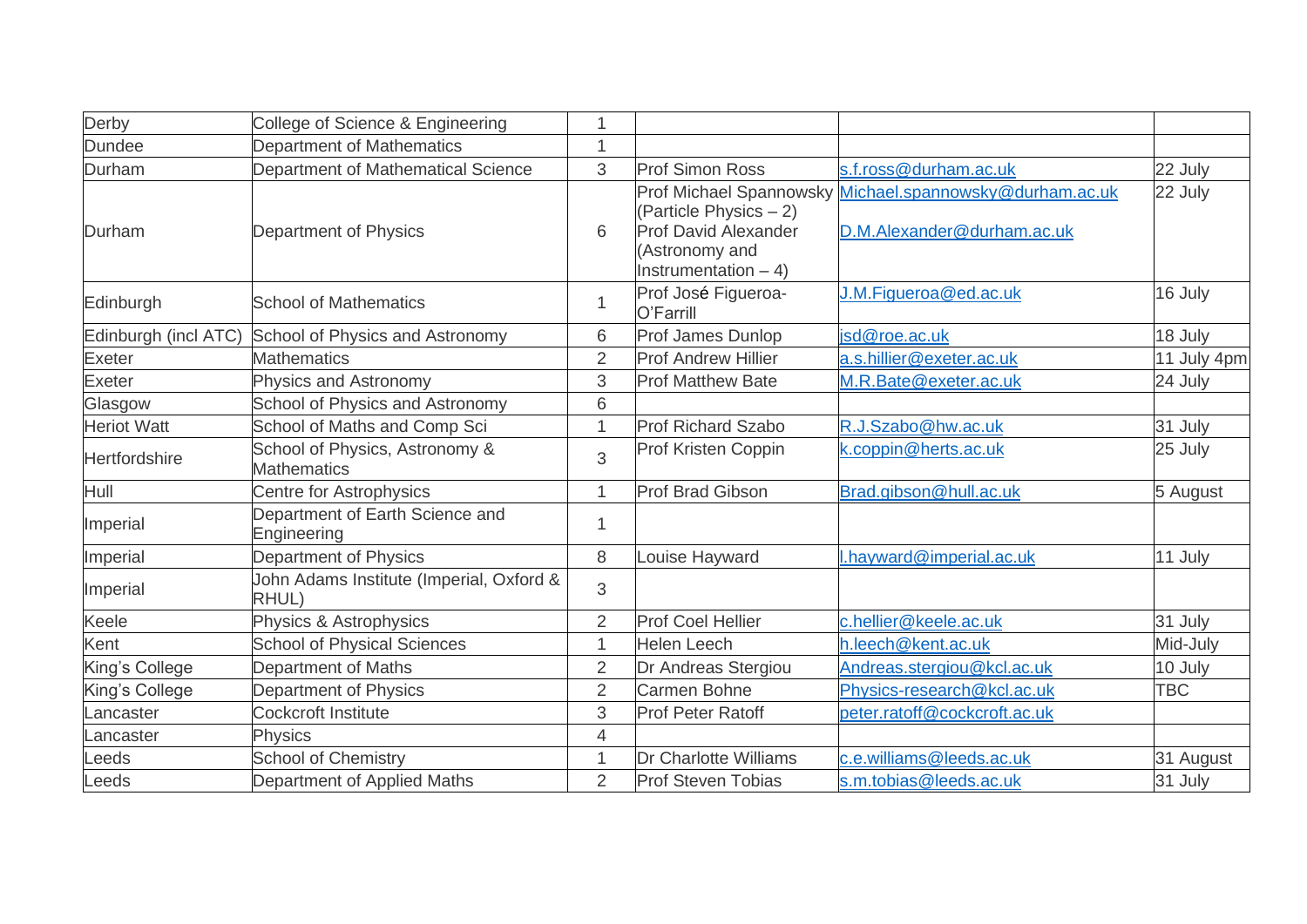| Leeds                                   | School of Physics and Astronomy                             | 2              |                                  |                                      |                 |
|-----------------------------------------|-------------------------------------------------------------|----------------|----------------------------------|--------------------------------------|-----------------|
| Leicester                               | <b>Physics and Astronomy</b>                                | $\overline{4}$ | Prof Leigh Fletcher              | eigh.fletcher@le.ac.uk               | 2 August<br>5pm |
| Liverpool                               | <b>Mathematical Science</b>                                 | $\overline{2}$ | <b>Prof Thomas Teubner</b>       | teubner@liverpool.ac.uk              | No deadline     |
| Liverpool                               | Department of Physics                                       | 5              | <b>Prof Carsten Welsch</b>       | welsch@liverpool.ac.uk               | 13 June         |
| Liverpool John<br><b>Moores</b>         | <b>Astrophysics Research Institute</b>                      | 3              |                                  |                                      |                 |
| Manchester                              | <b>School of Earth and Environmental</b><br><b>Sciences</b> | $\overline{2}$ | <b>Prof Jamie Gilmour</b>        | Jamie.gilmour@manchester.ac.uk       |                 |
| Manchester                              | School of Physics and Astronomy                             | $\overline{7}$ |                                  |                                      |                 |
| <b>Natural History</b><br><b>Museum</b> | <b>Earth Science Department</b>                             | 1              | <b>Dr Sara Russell</b>           | sarr@nhm.ac.uk                       | 16 August       |
| Newcastle                               | Mathematics, Statistics & Physics                           | $\overline{2}$ | Dr Danielle Leonard              | Danielle.leonard@ncl.ac.uk           | 17 July         |
| Northumbria                             | Mathematics, Physics & Electrical<br>Engineering            | $\overline{2}$ | Prof James McLaughlin            | james.a.mclaughlin@northumbria.ac.uk | <b>TBC</b>      |
| Nottingham                              | <b>School of Mathematics</b>                                | 1              | <b>Prof Thomas Sotiriou</b>      | Thomas.Sotiriou@nottingham.ac.uk     |                 |
| Nottingham                              | <b>School of Physics and Astronomy</b>                      | 3              |                                  |                                      |                 |
| Open                                    | Department of Physical Sciences                             | 3              |                                  |                                      |                 |
| Oxford                                  | Department of Earth Sciences                                | 1              | <b>Gavin Bird</b>                | Gavin.bird@earth.ox.ac.uk            | 25 July         |
| Oxford                                  | Department of Physics                                       | 9              | <b>Charlie Garner</b>            | fellowships@physics.ox.ac.uk         |                 |
| Plymouth                                | School of Engineering, Computing and<br><b>Mathematics</b>  | 1              | Dr Craig McNeile                 | Craig.mcneile@plymouth.ac.uk         | 28 July         |
| Portsmouth                              | Institute of Cosmology and Gravitation                      | $\overline{2}$ |                                  |                                      |                 |
| Queen Mary                              | School of Physics and Astronomy                             | 5              | Kati Schwab                      | k.schwab@gmul.ac.uk                  | 27 June         |
| Queens Belfast                          | <b>School of Mathematics and Physics</b>                    | $\overline{2}$ | <b>Prof Mihalis Mathioudakis</b> | m.mathioudakis@qub.ac.uk             | 29 July         |
| Reading                                 | Meteorology                                                 | 1              | <b>Prof Mathew Owens</b>         | m.j.owens@reading.ac.uk              |                 |
| Royal Holloway                          | Department of Physics                                       | $\overline{2}$ |                                  |                                      |                 |
| Sheffield                               | <b>Automatic Control and Systems Eng</b>                    | 1              | <b>Matthew Ham</b>               | Acse-reshub@sheffield.ac.uk          | 1 July          |
| Sheffield                               | <b>School of Mathematics and Statistics</b>                 | $\overline{2}$ |                                  |                                      |                 |
| Sheffield                               | Department of Physics and Astronomy                         | 3              | <b>Prof Paul Crowther</b>        | Physics-hod@sheffield.ac.uk          | 29 July         |
| Southampton                             | <b>Mathematical Sciences</b>                                | $\overline{2}$ | <b>Prof Kostas Skenderis</b>     | k.skenderis@soton.ac.uk              | 31 July         |